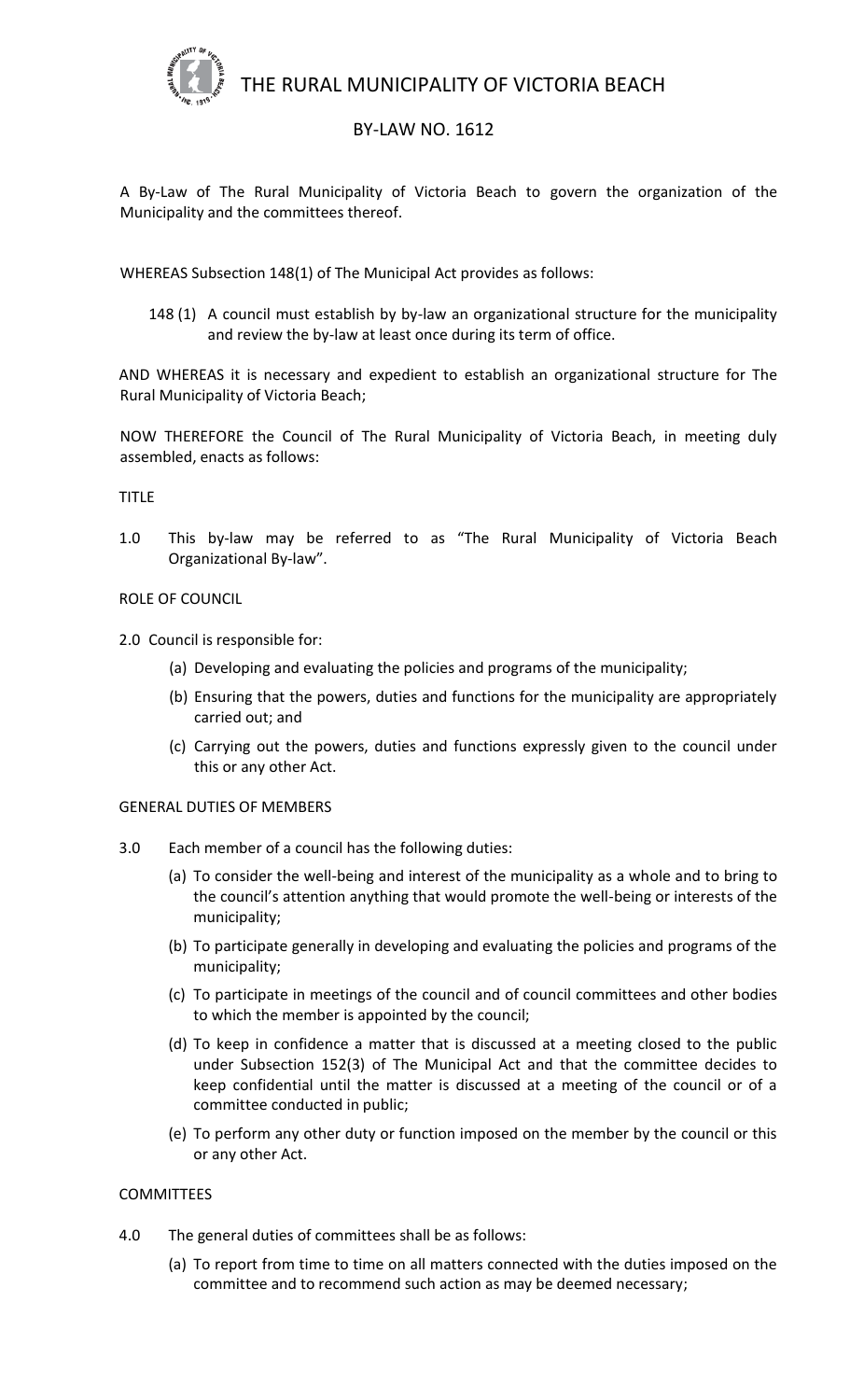- (b) To prepare and introduce to council all such by-laws as may be necessary to give effect to the reports and recommendations that are adopted by council;
- (c) To consider and report respectively on any and all matters referred to them by council;
- (d) To act as a liaison between the council and the Municipality's employees, volunteers and organizations and to report back to council on all matters that are of mutual concern and/or require action on the part of the municipality.
- 4.1 The following committees are hereby established as the Standing Committees of council:
	- (a) Public Works / Recycling / Water Systems Committee
	- (b) Finance Committee
	- (c) Police Board
	- (d) Fire/First Responders Committee
	- (e) Parks and Vincent Memorial Committee
	- (f) Golf Course Committee
	- (g) Municipal Property, Buildings, Parking Lot and Gate Committee
	- (h) Doctor/Medical Committee
	- (i) Communications Committee
	- (j) Building Inspector
	- (k) Accessibility Committee
	- (l) Heritage Committee
	- (m) Trails Committee
- 4.2 The special duties of the Standing Committees, in addition to the aforesaid general duties, shall be as follows:
	- (a) Public Works / Recycling / Water Systems Committee

In consultation with the Public Works Lead Hand and Water System Operator-in-Charge:

- 1) To consider and report on all matters relating to municipal roads and their opening, closing, altering, diverting and maintenance;
- 2) To consider and report on all matters relating to equipment, including the acquisition, maintenance and disposal thereof;
- 3) To recommend to council at the beginning of each year such projects, works and matters under its control as it considers essential to be carried out during the year, together with their detailed costs;
- 4) To consider and report on all matters relating to garbage and recycling;
- 5) To consider and report on all matters relating to the operation and maintenance of all municipal water systems;
- 6) To recommend to council at the beginning of each year such projects, work and matters under its control as it considers essential to be carried out during the year to ensure the efficient operation of all the municipal water systems, together with their detailed cost.
- (b) Finance Committee

In consultation with the CAO and Assistant CAO:

- 1) To supervise all contracts, orders, reports, recommendations and proceedings involving the expenditure of municipal funds;
- 2) To supervise all accounts, expenditures and outlay and all sums payable under contract before any monies are paid; and no account, claim or demand not expressly authorized to be paid by a statute, by-law or resolution of council,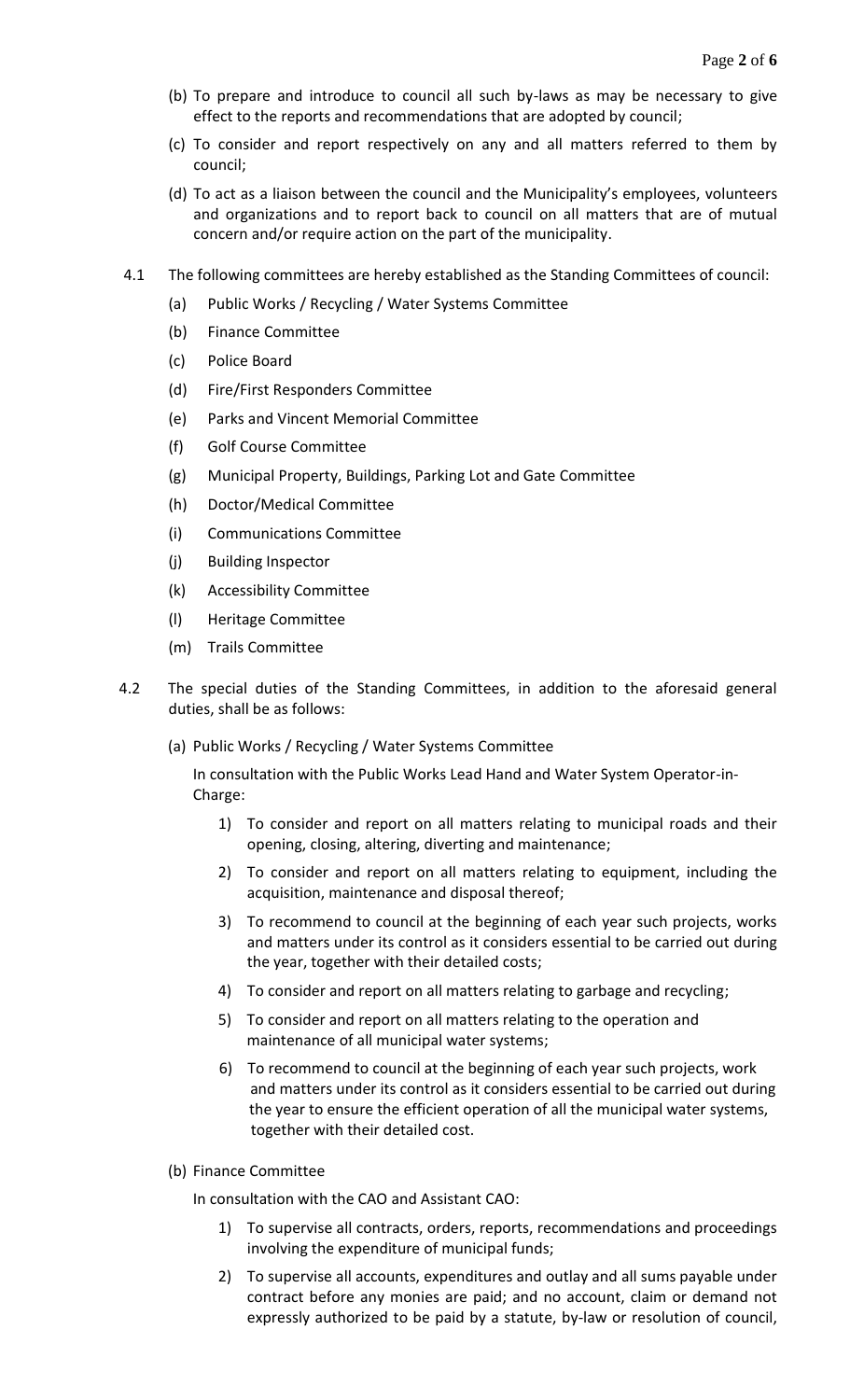shall be paid by the CAO until the same has been authorized by the Finance Committee and approved by council;

# (c) Police Board

- 1) Section 26 of the Police Service Act (PSA) states that every municipality that operates a police service must establish and maintain a police board. The Police Board acts as a liaison between the community and the police service and has a duty to ensure that police services are delivered in a manner consistent with community needs, values and expectations;
- 2) With the exception of member(s) of the Police Board who must be appointed by the lieutenant-governor in council, the municipal council is responsible for appointing all additional board members to the police board;
- 3) According to 31(1) of the Manitoba Police Commission Manual the term of a council member on the police board ends when the person is no longer a member of the council;
- 4) The municipal council is responsible for the final approval of the police budget, as presented by the Police Board;
- 5) The municipal council refers to the Police Board all police matters.
- (d) Fire/First Responders Committee

In consultation with the Fire Chief or his/her designate:

- 1) To consider and report on all matters relating to the operation of the fire department and first responders;
- 2) To consider and report on all matters involving fire department and first responder personnel;
- 3) To recommend to council at the beginning of each year such projects, work and matters under its control as it considers essential to be carried out during the year, together with their detailed cost.
- (e) Parks Committee

In consultation with the Public Works Lead Hand:

- 1) To consider and report on all matters relating to the operation of the parks department;
- 2) To consider and report on all matters involving parks maintenance;
- 3) To recommend to council at the beginning of each year such projects, work and matters under its control as it considers essential to be carried out during the year, together with their detailed cost.
- (f) Golf Course Committee

In consultation with the Golf Course Manager:

- 1) To consider and report on all matters relating to the operation of the golf course;
- 2) To recommend to council at the beginning of each year such projects, work and matters under its control as it considers essential to be carried out during the year, together with their detailed cost.
- (g) Municipal Property, Buildings, Parking Lot and Information Office
	- 1) To consider and report on all matters relating to the maintenance and condition of all municipal property and buildings, including the parking lot and information office;
	- 2) To recommend to council at the beginning of each year such projects, work and matters under its control as it considers essential to be carried out during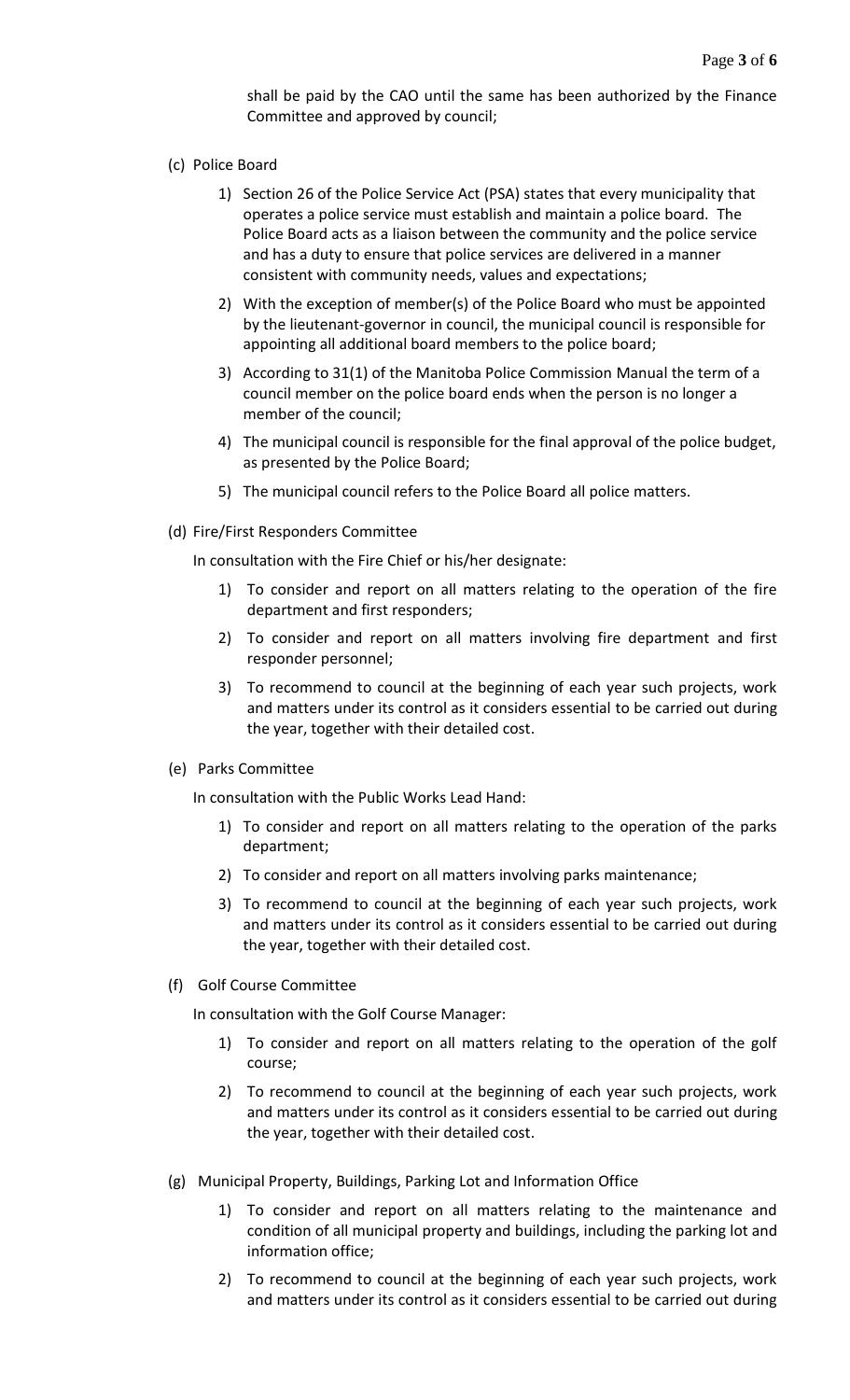the year to maintain all municipal property and buildings in satisfactory condition, together with their detailed cost;

- 3) To consider and report on all matters relating to the physical operation of the information office;
- 4) To recommend to council at the beginning of each year ideas regarding improving the process of vehicle permits, and/or controlling traffic in the vehicle restricted area.
- (h) Doctor/Medical Committee
	- 1) Council shall appoint a community doctor/medical committee at the beginning of each year;
	- 2) Council to work with the community doctor/medical committee in all matters relating to the operation of the doctor's office;
	- 3) Council to consider recommendations from the community doctor/medical committee at the beginning of each year such projects, works and matters as it considers essential to be carried out during the year for the welfare of the municipality, together with their detailed costs.
- (i) Communications Committee
	- 1) To act as a liaison between the council and various community organizations and to report back to council on all matters that are of mutual concern and/or require action on the part of the municipality;
	- 2) To consider and report on all matters relating to the improvement of the municipality's methods of communication with residents and community organizations.
- (j) Building Inspector

In consultation with the Building Inspector:

- 1) To consider and report on all matters relating to the operations of the Building Inspector.
- (k) Accessibility Committee

In consultation with the Community Accessibility Committee:

- 1) To consider and report on all matters relating to the Accessibility Committee;
- 2) To provide a long-term pro-active approach to dealing with standards and timelines outlined by The Accessibility for Manitobans Act (AMA) in regards to the accessibility needs within our Municipality;
- 3) To review, plan, draft and update documents and standards which ensure the needs of persons with disabilities are met within our Municipality;
- 4) To engage expertise in the community and review plans every two years as required by the AMA.
- (l) Heritage Committee
	- 1) To consider and report on all matters relating to the Heritage Committee;
	- 2) To gather, preserve and present critical information about Victoria Beach`s past and ongoing history and identify sensitive resources in need of preservation;
	- 3) To honour our history and recognize outstanding and impactful new achievements;
	- 4) To protect heritage sites and to promote the education of our past.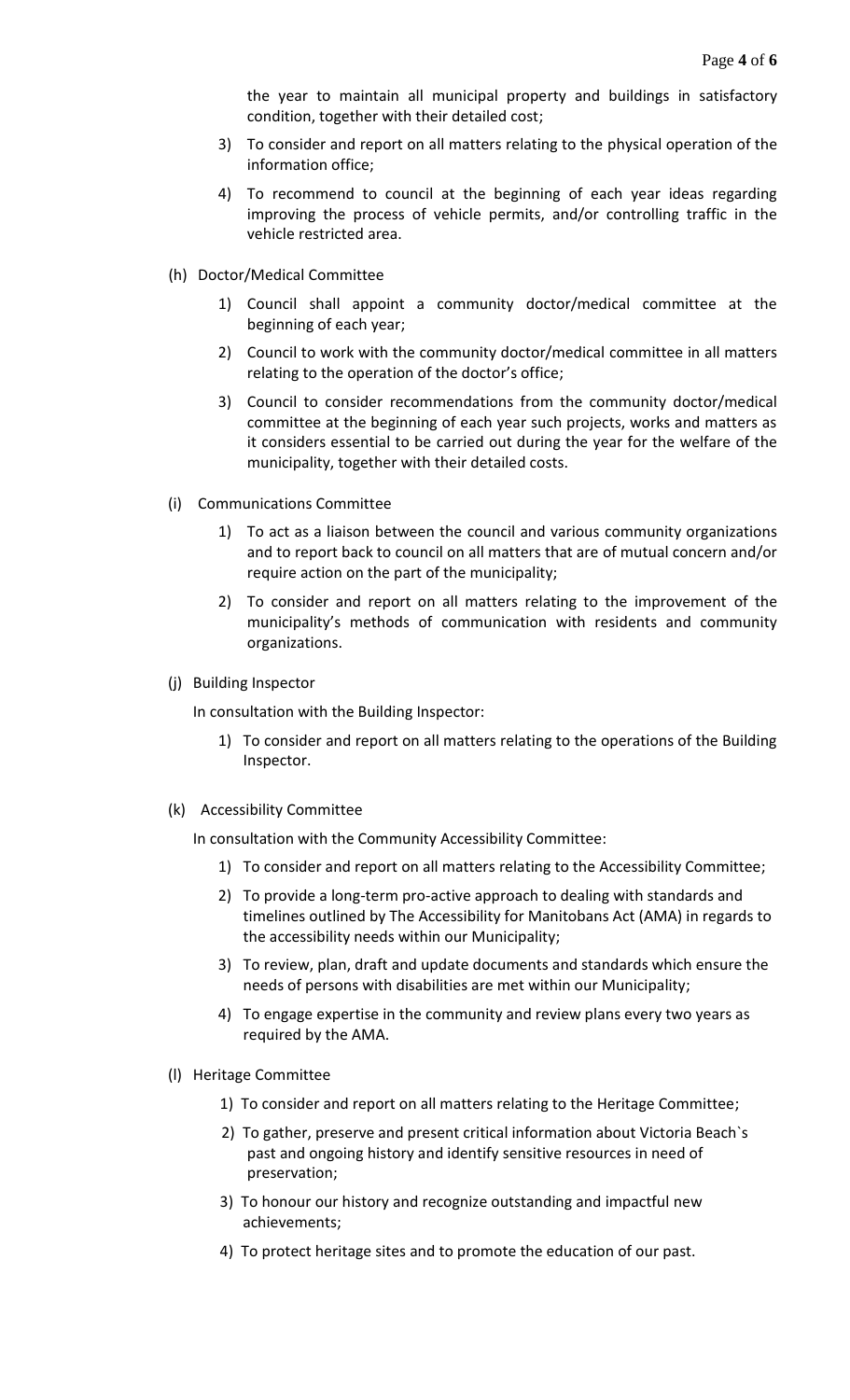- (m) Trails Committee
	- 1) To consider and report on all matters relating to the Trails Committee;
	- 2) To recommend to council at the beginning of each year such projects, work and matters under its control as it considers essential to be carried out during the year to maintain all trails.
- 4.3 Each Standing Committee shall be composed of as many members of council as is deemed necessary and appointed by resolution of council.
- 4.4 The head of council is a member of only those Standing Committees of council established in accordance with Section 4.1 of this by-law.
- 4.5 At the first regular council meeting in each year, the council must consider the recommendations for appointments to Standing Committees and other bodies of council submitted by the head of council. All appointments to Standing Committees and other bodies of council, including naming of a chairperson, must be approved by resolution of council.
- 4.6 Regular meetings of the Standing Committees may be held as determined by each Standing Committee.
- 4.7 Special meetings of Standing Committees may be called by the chairperson or by two members of the committee in the same manner as provided in The Rural Municipality of Victoria Beach Procedures By-law.
- 4.8 Any member of council not a member of a committee has the right to attend committee meetings but shall not be allowed to vote. With the permission of the majority of the members of the committee, a visiting member of council may be allowed to take part in any discussions.
- 4.9 A special committee of council may be appointed by resolution of council at any time specifying the business to be dealt with by the committee.

#### HEAD OF COUNCIL

- 5.0 The head of council for The Rural Municipality of Victoria Beach is to have the title of Mayor.
- 5.1 At the first regular meeting of council in each year, council must by resolution appoint a councillor as Deputy-Mayor who shall act in place of the Mayor when the Mayor is unable to carry out the powers, duties and function of the Mayor.
- 5.2 In addition to performing the duties of a member of a council, the Mayor has a duty to:
	- (a) preside when in attendance at a council meeting, except where the Procedures Bylaw or this or any other Act otherwise provides;
	- (b) to provide leadership and direction to the council; and
	- (c) to perform any other duty or function assigned to a Mayor by this or any other Act.

#### BOARD OF REVISION

6.0 The Board of Revision shall consist of all the members of The Rural Municipality of Victoria Beach council. The Mayor shall be the presiding officer of the Board of Revision. When the Mayor is absent, council shall appoint a member who is present to serve as the presiding officer.